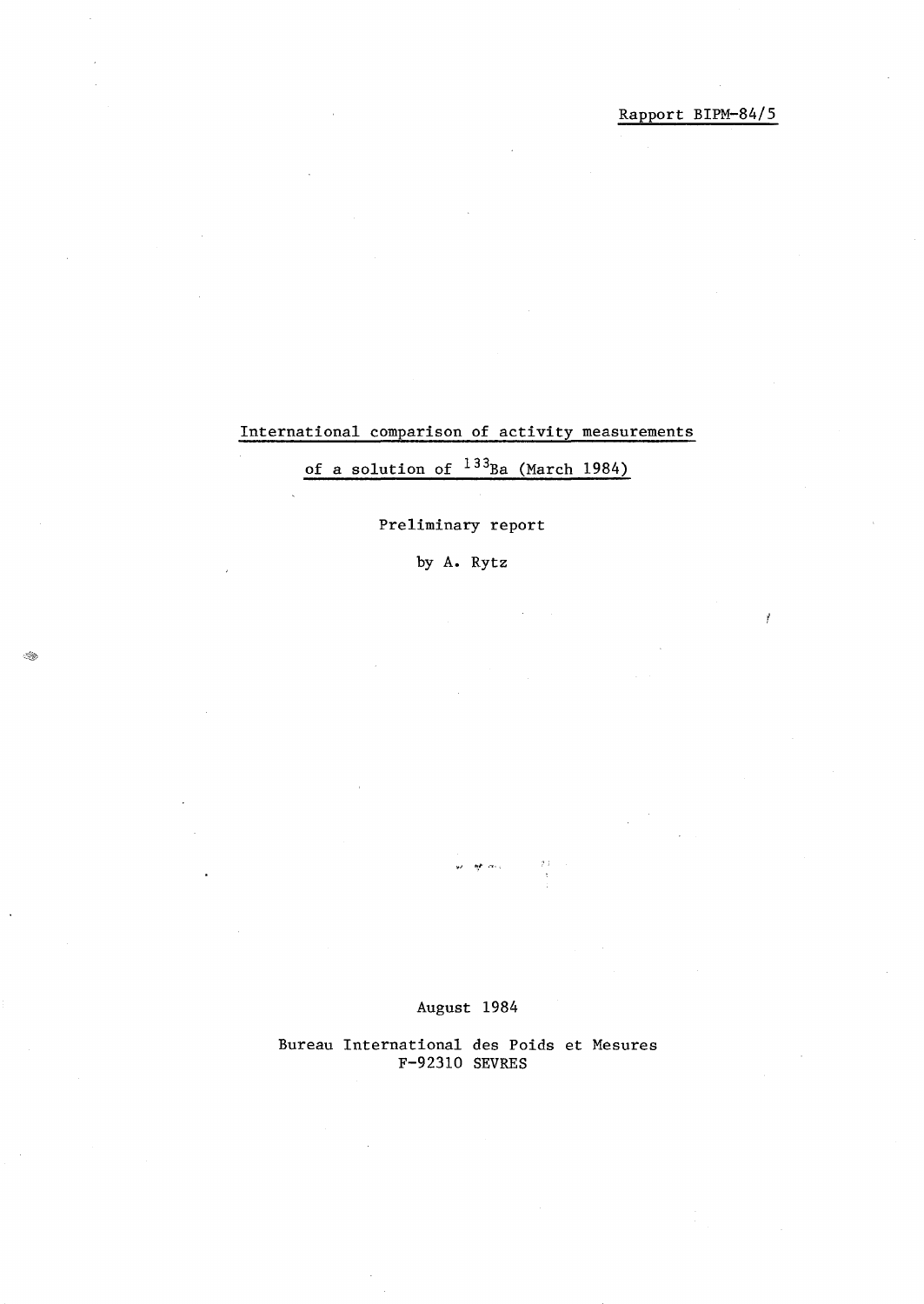In this report we present a list of the participants (Table 1) having submitted their results by the 3rd of August 1984. Table 2 contains the most important data needed for comparing the results. Figure 1 is a graphical representation of the results with their uncertainties, including those of the three preceding trial comparisons.

A full report with a thorough analysis of all the results received will be published at a later date.

ar as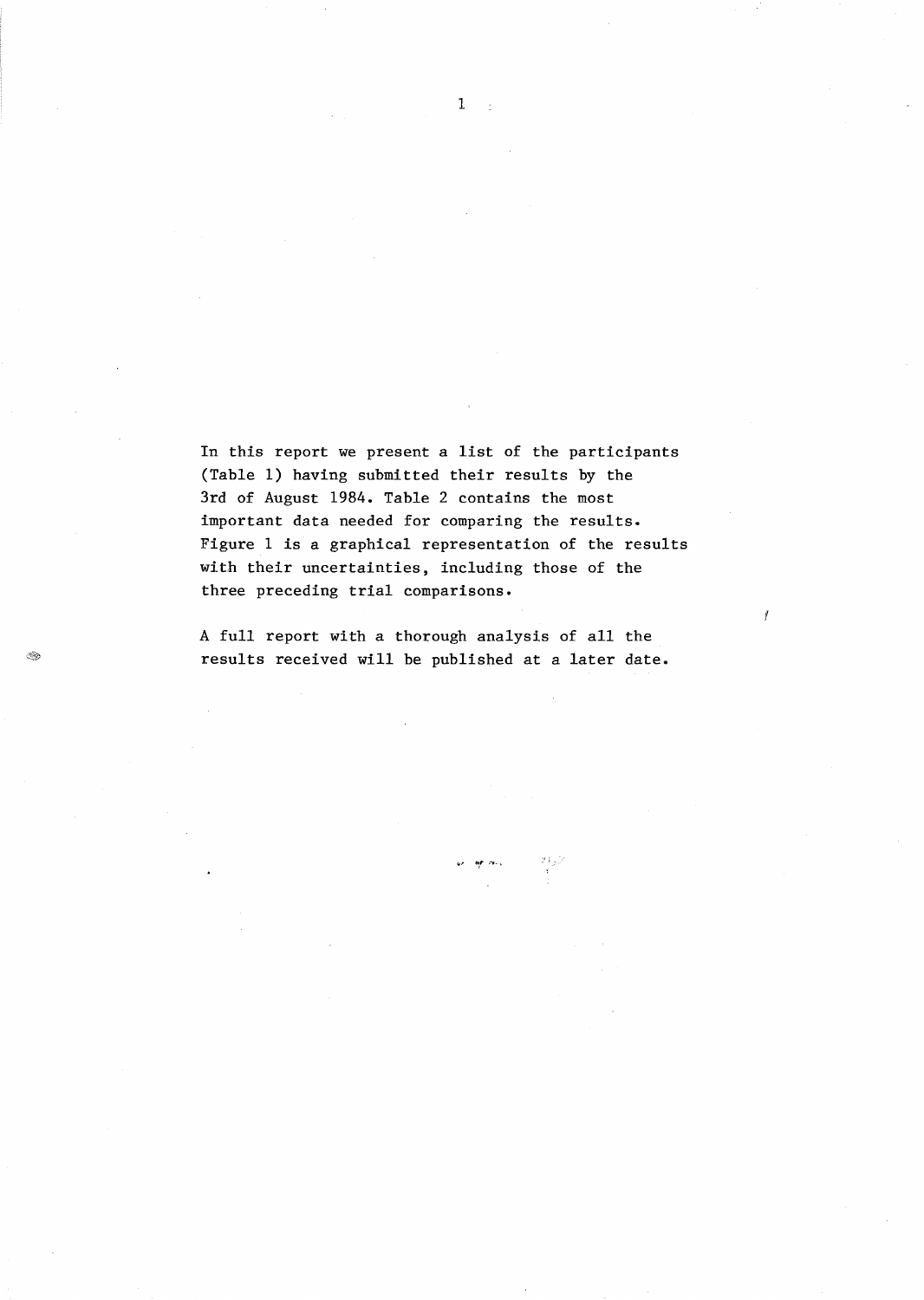#### Table 1  $\sim$   $\sim$

# List of participants

 $\hat{\mathcal{A}}$ 

| AAEC        | Australian Atomic Energy Commission, Sutherland, Australia                                      |  |  |  |  |  |  |  |  |  |
|-------------|-------------------------------------------------------------------------------------------------|--|--|--|--|--|--|--|--|--|
| AECL        | Atomic Energy of Canada Limited, Chalk River, Canada                                            |  |  |  |  |  |  |  |  |  |
| ASMW        | Amt für Standardisierung, Messwesen und Warenprüfung, Berlin,<br>German Democratic Republic     |  |  |  |  |  |  |  |  |  |
| <b>BCMN</b> | Central Bureau for Nuclear Measurements, Geel, Belgium                                          |  |  |  |  |  |  |  |  |  |
| <b>BIPM</b> | Bureau International des Poids et Mesures, Sèvres, France                                       |  |  |  |  |  |  |  |  |  |
| ETL         | Electrotechnical Laboratory, Ibaraki, Japan                                                     |  |  |  |  |  |  |  |  |  |
| IER         | Institut d'électrochimie et radiochimie de l'EPFL, Lausanne,<br>Switzerland                     |  |  |  |  |  |  |  |  |  |
| IMM         | Institut de Métrologie D.I. Mendéléev, Leningrad, USSR                                          |  |  |  |  |  |  |  |  |  |
| IPEN        | Instituto de Pesquisas Energeticas e Nucleares, Sao Paulo,<br>Brazil                            |  |  |  |  |  |  |  |  |  |
| IRK         | Institut für Radiumforschung und Kernphysik, Vienna, Austria                                    |  |  |  |  |  |  |  |  |  |
| KSRI        | Korea Standards Research Institute, Taejon, Korea                                               |  |  |  |  |  |  |  |  |  |
| LMRI        | Laboratoire de Métrologie des Rayonnements Ionisants, Saclay,<br>France                         |  |  |  |  |  |  |  |  |  |
| NAC         | National Accelerator Centre, Faure, South Africa                                                |  |  |  |  |  |  |  |  |  |
| <b>NBS</b>  | National Bureau of Standards, Gaithersburg, U.S.A.                                              |  |  |  |  |  |  |  |  |  |
| NPL         | National Physical Laboratory, Teddington, U.K.                                                  |  |  |  |  |  |  |  |  |  |
| <b>NRC</b>  | National Research Council, Ottawa, Canada                                                       |  |  |  |  |  |  |  |  |  |
| OMH         | Országos Mérésügyi Hivatal, Budapest, Hungary                                                   |  |  |  |  |  |  |  |  |  |
| <b>PTB</b>  | Physikalisch-Technische Bundesanstalt, Braunschweig,<br>23.<br>Federal Republic of Germany **** |  |  |  |  |  |  |  |  |  |
| UVVVR       | Institute for research, production and application<br>of radioisotopes. Prague. Czechoslovakia  |  |  |  |  |  |  |  |  |  |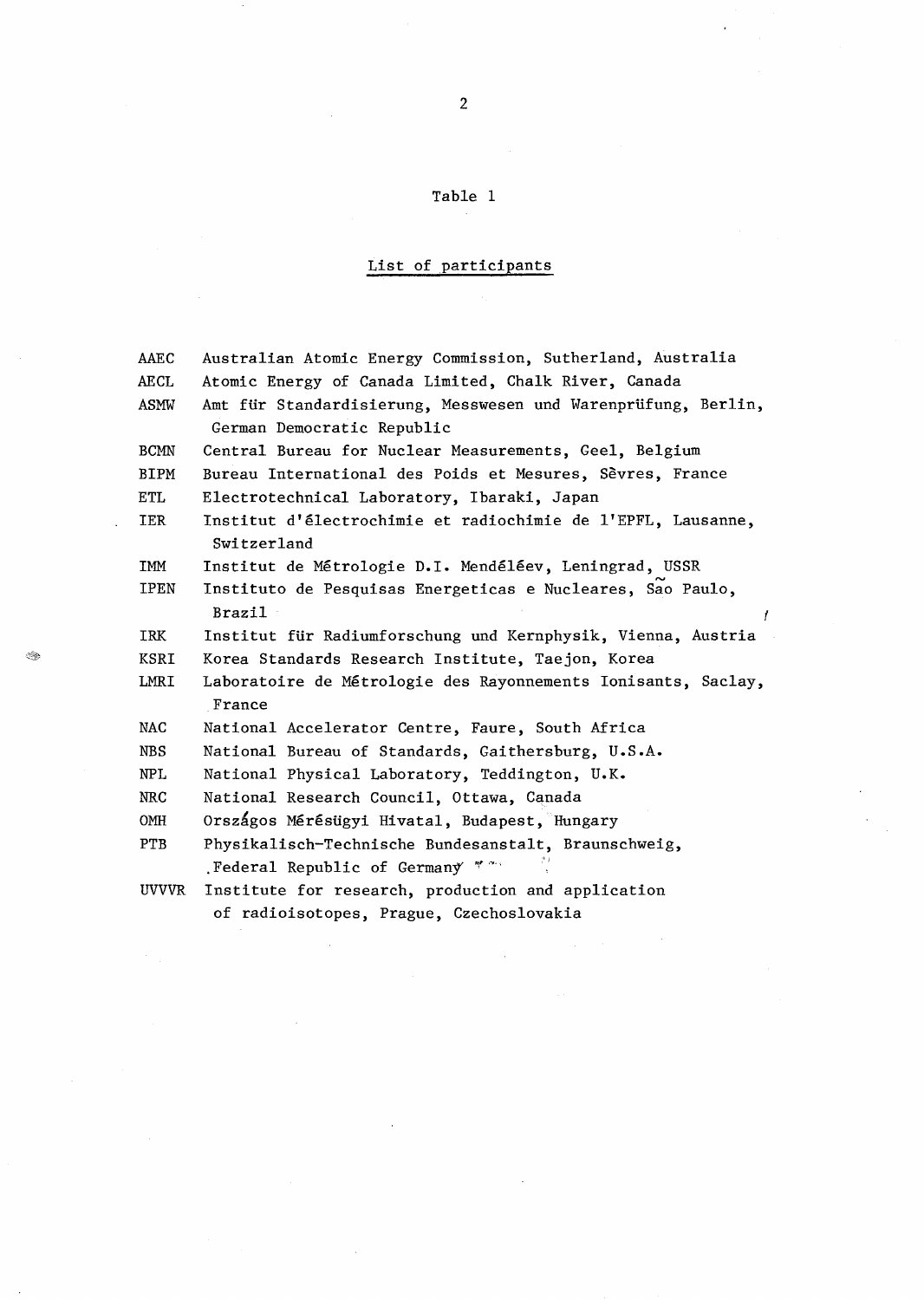Table  $2$  - Summary of the results

| Labora-<br>tory                 | Methods<br>used                            | Approximate<br>dilution<br>factor | $Y$ -channel<br>window<br>(key) | sources<br>measured | Number of<br>data points | Range of efficiency<br>parameter, $N_{\gamma}/N_{\gamma}$<br>(%)        | Order of<br>polynomial                      | Reduced $\chi^2$     | Intercept<br>$(1984 - 03 - 15)$                                     | Final result with<br>combined uncertainty<br>$(Bq mg^{-1}; 1 \sigma)$ |
|---------------------------------|--------------------------------------------|-----------------------------------|---------------------------------|---------------------|--------------------------|-------------------------------------------------------------------------|---------------------------------------------|----------------------|---------------------------------------------------------------------|-----------------------------------------------------------------------|
| AAEC                            | $4\pi (PC)-\gamma$                         | 2.8                               | $>$ 200 $\,$ .                  | 9                   | 15                       | 83.3 to 65.5                                                            | $\star$<br>$\mathbf{1}$                     | 1.1                  | 1 162.7                                                             | $1162.7 \pm 4.4$                                                      |
| <b>AECL</b>                     | $\mathbf{u}$                               | 3.1                               | 250 to 490                      | 14<br>12<br>1       | 42<br>46<br>15           | 70 to 43<br>70 to 42<br>69 to 51                                        | 1<br>$\mathbf{1}$<br>$\mathbf{1}$           | 15.0<br>23.6<br>1.0  | 1 162.2<br>1 159.9<br>1 168.6                                       | 1 163.7 $\pm$ 19.4                                                    |
| ASMW                            | $\bullet\bullet$                           | $\mathbf{1}$                      | 240 to 470                      | 7                   | 45                       | 70 to 50                                                                | $\mathbf{1}$                                | 7.0                  | 1 1 63.5                                                            | $1161.7 \pm 2.2$                                                      |
| <b>BCMN</b>                     | $\pmb{\cdots}$                             | $\mathbf{1}$                      | > 250                           | 11                  | $\approx 170$            | 65 to 40                                                                | $\mathbf{1}$                                | 1.6                  | 1 1 6 3                                                             | $1163.1 \pm 1.6$                                                      |
| <b>BIPM</b>                     | $\pmb{\cdot}$<br>+ selective<br>sampling   | $\mathbf{1}$                      | >250                            | 4                   | 37                       | 67.4 to 25.5                                                            | $\mathbf{1}$<br>$\mathbf 1$<br>$\mathbf{2}$ | 25<br>$5 - 2$<br>5.2 | 1158.7<br>coinc.<br>1 159.5 sel. sampl.<br>$\pmb{v}$<br>$ 1\>158.0$ | $1159.0 \pm 1.3$                                                      |
| <b>ETL</b>                      | $4\pi (PC)-\gamma$                         | $\mathbf{1}$                      | 230 to $470$                    | 22                  | 44                       | 68 to 17                                                                | $\mathbf{1}$<br>$\overline{2}$              | 3.65<br>3.70         | 1 160.8<br>1 160.4                                                  | $1160.6 \pm 5.2$                                                      |
| IER                             | $\mathbf{H}$                               | $\mathbf{1}$                      | > 240<br>$7114 - 3$             | 12<br>12            | 28<br>27                 | 70.2 to 24.4<br>70.2 to 24.4                                            | $\mathbf{2}$<br>$\overline{2}$              | 1.0<br>1.4           | 1 162.5<br>1 162.8                                                  | $1162.7 \pm 2.1$                                                      |
| <b>IMM</b>                      | $\mathbf{H}$                               | $\mathbf{1}$                      | 200 to 410                      | 5 <sup>5</sup>      | 18                       | 72 to 29                                                                | $\mathbf{1}$                                | 1.1                  | 1 170                                                               | $1170 \pm 4$                                                          |
| <b>IPEN</b>                     | $\bullet\bullet$                           | 12 to 18                          | 220 to 420                      | 3                   | 43                       | 79 to 46                                                                | $\boldsymbol{2}$                            | 2.1                  | 1 159.9                                                             | $1157.3 \pm 1.9$                                                      |
| IRK                             | $4\pi(NaI)\gamma$                          | 63 to 169                         |                                 | 24                  |                          |                                                                         |                                             |                      |                                                                     | $1157.5 \pm 3.5$                                                      |
| KSRI                            | $4\pi(PPC)-\gamma$                         | $\mathbf{1}$                      | 325 to 415                      | $\overline{7}$      | 66                       | 70 to 65                                                                | $\mathbf{1}$                                | 0.08                 | 1 141 to 1 159                                                      | $1151.0 \pm 3.0$                                                      |
| <b>IMRI</b>                     | $4\pi(NaI)\gamma$<br>$4\pi (PC)-\gamma$ ** | $\mathbf{1}$                      | 270 to 500                      | 9<br>10             | 33                       | 69.1 to 21.8                                                            | $\mathbf{1}$                                | 1.4                  | 1 156.4                                                             | $1160.1 \pm 0.7$<br>$1160.1 \pm 0.8$                                  |
| <b>NAC</b>                      | $4\pi(IS)-\gamma$                          | $\mathbf{1}$                      | > 240<br>315 to 400             | 10<br>10            | 15<br>15                 | 79 to 32<br>77 to 29                                                    | $\mathbf{1}$<br>$\overline{2}$              | 0.25<br>0.31         | 1 162.8<br>1 1 57.9                                                 | $1162.8 \pm 3.7$                                                      |
| * multiparametric extrapolation |                                            |                                   | ** Ge(Li) detector              |                     |                          | *** for those sources which were used to define the efficiency function |                                             |                      |                                                                     |                                                                       |

 $\sim 10^{-1}$ 

 $\lambda_{\rm L}$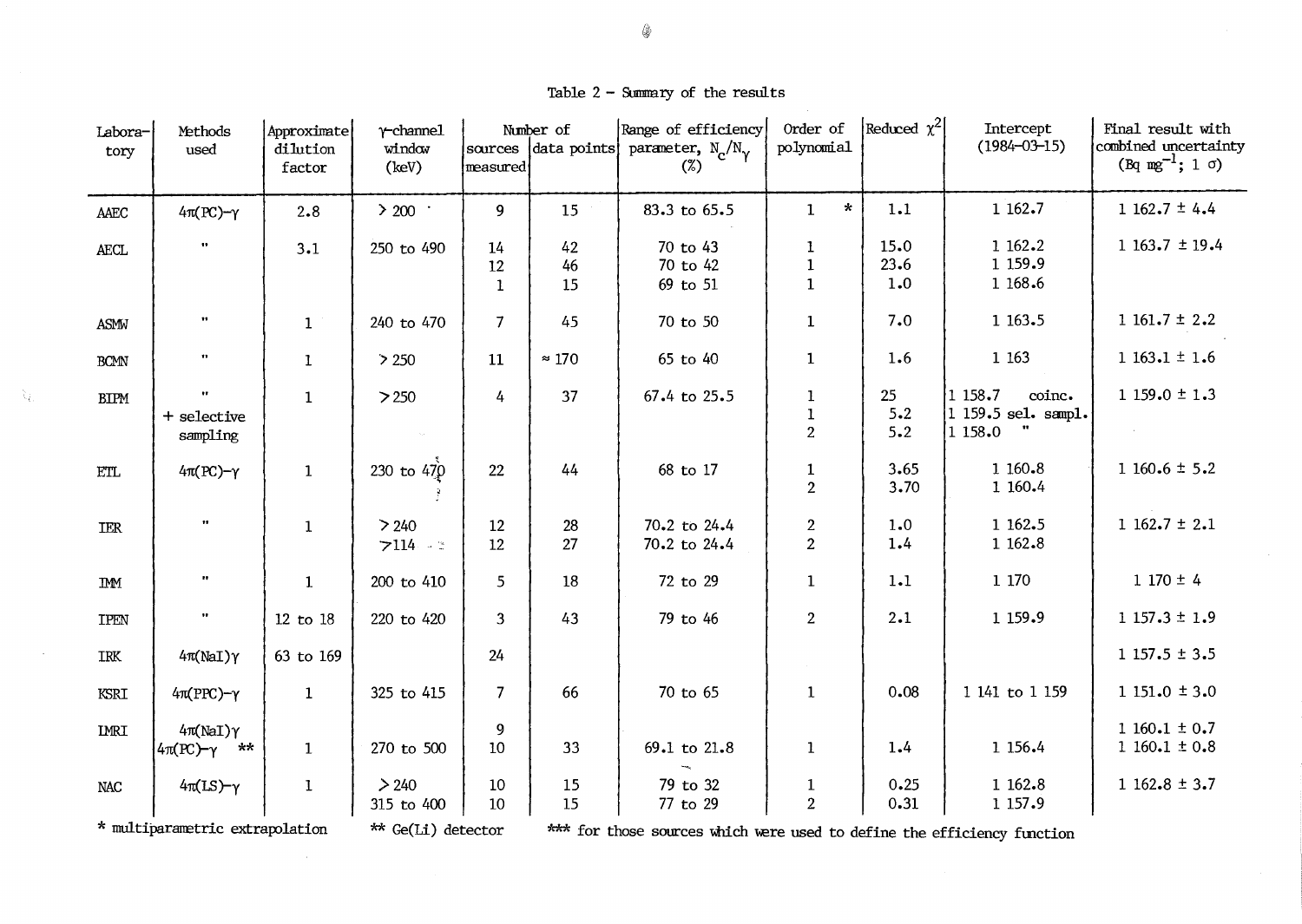## Table 2 (cont'd)

| Labora-<br>tory | Methods<br>used                                  | Approximate<br>dilution<br>factor | $\gamma$ -channel<br>window<br>(key)  | measured               | Number of<br>sources data points | Range of efficiency<br>parameter, $N_c/N_v$<br>$(\%)$ | Order of<br>polynomial                                                             | Reduced $\chi^2$        | Intercept<br>$(1984 - 03 - 15)$              | Final result with<br>combined uncertainty<br>$(Bq mg^{-1}; 1 \sigma)$ |
|-----------------|--------------------------------------------------|-----------------------------------|---------------------------------------|------------------------|----------------------------------|-------------------------------------------------------|------------------------------------------------------------------------------------|-------------------------|----------------------------------------------|-----------------------------------------------------------------------|
| <b>NBS</b>      | $4\pi(PPC)-\gamma$                               | 12                                | 260 to 395<br>260 to 480              | 4<br>$\overline{2}$    | 50<br>27                         | 80 to 31<br>78 to 24 -                                | $\mathbf{1}$<br>$\mathbf{1}$                                                       | 0.007<br>0.006          | 1 158.1<br>1 1 58.8                          | $1158.4 \pm 2.5$                                                      |
| NPL             | $4\pi (PC)-\gamma$                               | 8.1                               | $\geq 250$<br>250 to 450<br>52 to 100 | $10\,$<br>10<br>$10\,$ | $18$ ***                         | 70 to 35<br>75 to 38<br>48 to 21                      | $\star$<br>$\mathbf 1$<br>$\overline{2}$<br>$\star$<br>$\mathbf 1$<br>$\mathbf{1}$ |                         | $1176 \pm 4$<br>$1114 \pm 4$<br>$1171 \pm 4$ | Not communicated                                                      |
|                 |                                                  |                                   | 250<br>52 to 100<br>250 to 450        | 10                     |                                  | 70 to 35<br>48 to 21<br>75 to 38                      | $\star$                                                                            |                         | $1130 \pm 4$                                 | (intercepts are<br>preliminary<br>and subject to                      |
|                 | $4\pi$ (LS)- $\gamma$                            | 8.1                               | 85 to 100<br>285 to 320<br>350 to 400 | 12                     | $40***$                          | 65 to 27<br>90.5 to 60<br>77 to 32                    | $\star$<br>1<br>$\bf{1}$<br>$\mathbf 1$                                            | $ 1 \t{to} 1.25$        | $1140 \pm 3$                                 | later changes)                                                        |
|                 |                                                  |                                   | 55 to 100<br>130 to 380<br>$\sim 12$  | $12\,$                 | 40 ***                           | 65 to 25<br>86 to 38                                  | $\mathbf{1}$<br>$\mathbf{1}$                                                       | $ 1.1 \text{ to } 3.5 $ | $1162 \pm 8$                                 |                                                                       |
| NRC             | $4\pi(PPC)-\gamma$<br>anticoinc.,<br>coincidence | 2.5                               | 250 to 490                            | 10<br>$\overline{2}$   | 150<br>30 <sup>°</sup>           | 74 to 67<br>74 to 67                                  | ÷.<br>$\mathbf{1}$<br>$\mathbf{1}$<br>$\star$                                      | 0.51<br>0.67            | 1 159.1<br>1 160.9                           | $1159.9 \pm 1.3$                                                      |
| <b>CMH</b>      | $4\pi(PPC)-\gamma$                               | $\mathbf{1}$                      | 100 to 490<br>240 to 490              | 14<br>14               | 14<br>14                         | 79 to 63<br>79 to 63                                  | $1\,$<br>$\mathbf{1}$                                                              | 0.27<br>0.15            | 1 161.6<br>1 1 59.5                          | 1 160.6 $\pm$ 1.4                                                     |
| PTB             | $4\pi (PC)-\gamma$<br>$4\pi(PPC)-\gamma$         | 1                                 | > 250                                 | 12                     | $>100$                           | 74 to 67                                              | $\mathbf{1}$                                                                       | $\overline{\mathbf{?}}$ | 1 157.7                                      | $1157.7 \pm 1.2$                                                      |
| <b>UVVR</b>     | $4\pi (PC)-\gamma$                               | $\frac{1}{4}$                     | > 251<br>251 to 518                   | 30<br>30               | 120<br>120                       | 70 to 20<br>70 to 20                                  | $\mathbf{1}$<br>$\mathbf{1}$                                                       | 0.014<br>0.015          | 1 152.7<br>1 1 5 2.5                         | $1167.4 \pm 0.77$                                                     |

\* multiparametric extrapolation

 $\epsilon$ 

 $\sim$ 

\*\* Ge(Li) detector

\*\*\* for those sources which were used to define the efficiency function

 $\sim$